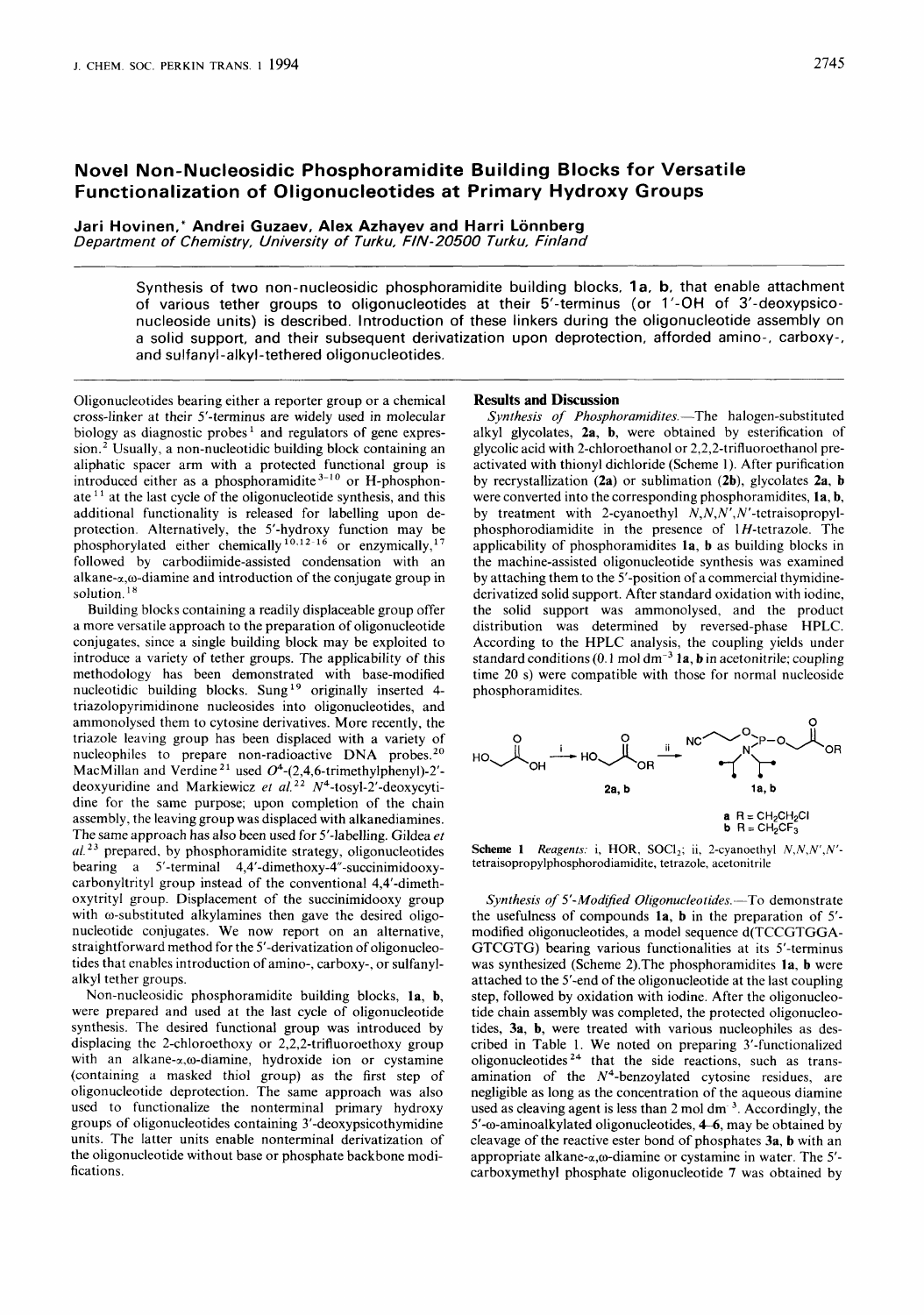Table 1 Deprotection procedures applied to obtain the 1'- and 5'-modified oligonucleotides

| Modified<br>phosphoramidite | Protected<br>oligonucleotide | Product | Deprotection procedure <sup>a</sup>                                                         |
|-----------------------------|------------------------------|---------|---------------------------------------------------------------------------------------------|
| la                          | За                           |         | (i) 0.5 mol dm <sup>-3</sup> aq. ethane-1,2-diamine for 12 h, (ii) ammonolysis <sup>b</sup> |
| 1b                          | 3b                           |         | (i) 0.1 mol dm <sup>-3</sup> aq. ethane-1,2-diamine for 6 h, (ii) ammonolysis <sup>b</sup>  |
| la                          | 3a                           |         | (i) 0.5 mol dm <sup>-3</sup> aq. butane-1.4-diamine for 12 h, (ii) ammonolysis <sup>b</sup> |
| 1b.                         | 3b                           |         | (i) 0.1 mol dm <sup>-3</sup> aq. butane-1,4-diamine for 6 h, (ii) ammonolysis <sup>b</sup>  |
| l a                         | 3a                           |         | (i) 0.5 mol dm <sup>-3</sup> aq. cystamine for 12 h, (ii) ammonolysis <sup>b</sup>          |
|                             | 3b                           |         | (i) 0.1 mol dm <sup>-3</sup> aq. cystamine for 6 h, (ii) ammonolysis <sup>b</sup>           |
| lа                          | За                           |         | (i) 0.1 mol dm <sup>-3</sup> aq. NaOH for 4 h, (ii) ammonolysis <sup>b</sup>                |
| 1b                          | 3b                           |         | As above                                                                                    |
| 1b                          | 10                           | 12      | (i) 0.1 mol dm <sup>-3</sup> aq. butane-1,4-diamine for 6 h, (ii) ammonolysis <sup>b</sup>  |
| 1b                          | 10                           | 13      | (i) 0.1 mol dm <sup>-3</sup> aq. cystamine for 6 h, (ii) ammonolysis <sup>b</sup>           |
| 1b                          | 11                           | 14      | (i) 0.5 mol dm <sup>-3</sup> aq. butane-1,4-diamine for 12 h, (ii) ammonolysis <sup>b</sup> |
| 1b                          | 11                           | 15      | (i) 0.5 mol dm <sup>-3</sup> aq. cystamine for 12 h, (ii) ammonolysis <sup>b</sup>          |

<sup>a</sup> At room temperature, if not otherwise mentioned. <sup>b</sup> Conc. aq. ammonia, 7 h at 55 °C.



**Scheme 2** *Reugents:* i, **la, b,** tetrazole, acetonitrile; ii, iodine, pyridine, water; iii, aq. diamine, then aq. ammonia; iv, aq. NaOH, then aq. ammonia; **S** = solid support

treatment of phosphates **3a, b** with aq. sodium hydroxide. Conventional treatment with conc. ammonia gave complete deprotection in all cases.

The difference in the leaving-group ability of chloroethyl and trifluoroethyl groups is reflected in the reaction times and diamine concentrations needed to introduce the desired *5'*  tethers. While 12 h of treatment with a  $0.5$  mol dm<sup>-3</sup> solution of diamine was necessary to convert compound **3a** into compounds **46,** the same tether was introduced into compound **3b** by 0.1 mol dm<sup>-3</sup> aqueous diamine in 6 h. In both cases the yields of the target oligonucleotides were about  $90\%$ .

Synthesis of 1'-Modified Oligonucleotides.-The methodology described above was applied to 1'-derivatization of oligonucleotides containing 3'-deoxypsicothymidine units. Accordingly, two sequences, bearing either one **(8)** or two **(9) 3'**  deoxypsicothymidine units (II) were prepared in a fully protected form, and the  $1'-O$ -laevulinyl (4-oxopentanoyl) protection was selectively removed with hydrazine acetate as reported previously <sup>25,26</sup> (Scheme 3). Compound 1b was then coupled to the 1'-0-deprotected material in a standard manner. Oxidation of the 1'-phosphite group and subsequent detritylation of the 5'-terminus yielded the oligonucleotides containing one **(10)** or two **(1 1)** trifluoroethoxycarbonylmethyl phosphate groups at C-1'  $(\Pi^1)$ .

Treatment of compounds **10** and **11** with butane-l,4-diamine or cystamine introduced the desired 1'-tethers  $(\Pi^2)$ . When a single 1'-spacer arm was attached **(12,13),** the reaction time and diamine concentration used were the same as those given above for the 5'-modified oligonucleotides (Table 1). No difference in the yields of 1'- and 5'-modified oligonucleotides was observed. For the attachment of two 1'-tethers **(14, 15)** higher diamine concentrations (0.5 mol dm<sup>-3</sup>) and longer reaction times (12 h) were preferred. Under these conditions the desired functional groups were introduced in moderate yield *(85%).\** 

Characterization of the Oligonucleotides Prepared.-The oligonucleotides prepared were isolated by ion-exchange HPLC, purified on an RP column, and desalted by gel filtration.<sup>24</sup> Their HPLC retention times are given in Table 2. The ion-exchange HPLC profiles of the crude 5'-carboxyalkylated oligonucleotide **7** and the oligonucleotides bearing cystamine spacers **(6, 13, 15)** are shown in Figs. 1 and 2 as illustrative examples.

Digestion of compounds **4-7** with phosphodiesterase I and alkaline phosphatase gave the natural nucleosides in expected ratios, whereas the same oligomers were resistant toward phosphodiesterase **IT.** These observations agree with the results reported for the other 5'-modified oligonucleotides. **5,27\*28** The structures of the tethered oligonucleotides were further verified by labelling them with a reporter group. Accordingly, the oligonucleotides bearing o-aminoalkyl or cystamine tethers, **4 6, 12-15,** were treated with 4-(dimethylamino)azobenzene-4' sulfonyl (dabsyl) chloride to give sulfonamides **1621** (Scheme 4). UV-VIS spectra of the labelled oligonucleotides exhibited the characteristic dabsyl absorption at 470 nm and oligonucleotide absorption at 260 nm (Table 3). The ratio A(470)/A(260) observed with compounds **20** and **21** was approximately twice that observed with analogues **16-19.** The presence of the disulfide bond in compounds **18,20** and **22** was additionally verified by allowing them to react with 1,4-dithio- DL-threitol.<sup>29</sup> HPLC analysis of the reaction mixture showed quantitative conversion of the labelled oligonucleotide into two products, *i.e.* the sulfanylalkyl oligonucleotide, 23–25, and the liberated dye.

## **Experimental**

General.-Reagents for the machine-assisted oligonucleotide synthesis were purchased from Cruachem. Cystamine dihydrochloride (Aldrich) was converted into the free-base form **30** and

<sup>\*</sup> Peaks of capped sequences are not included in calculations.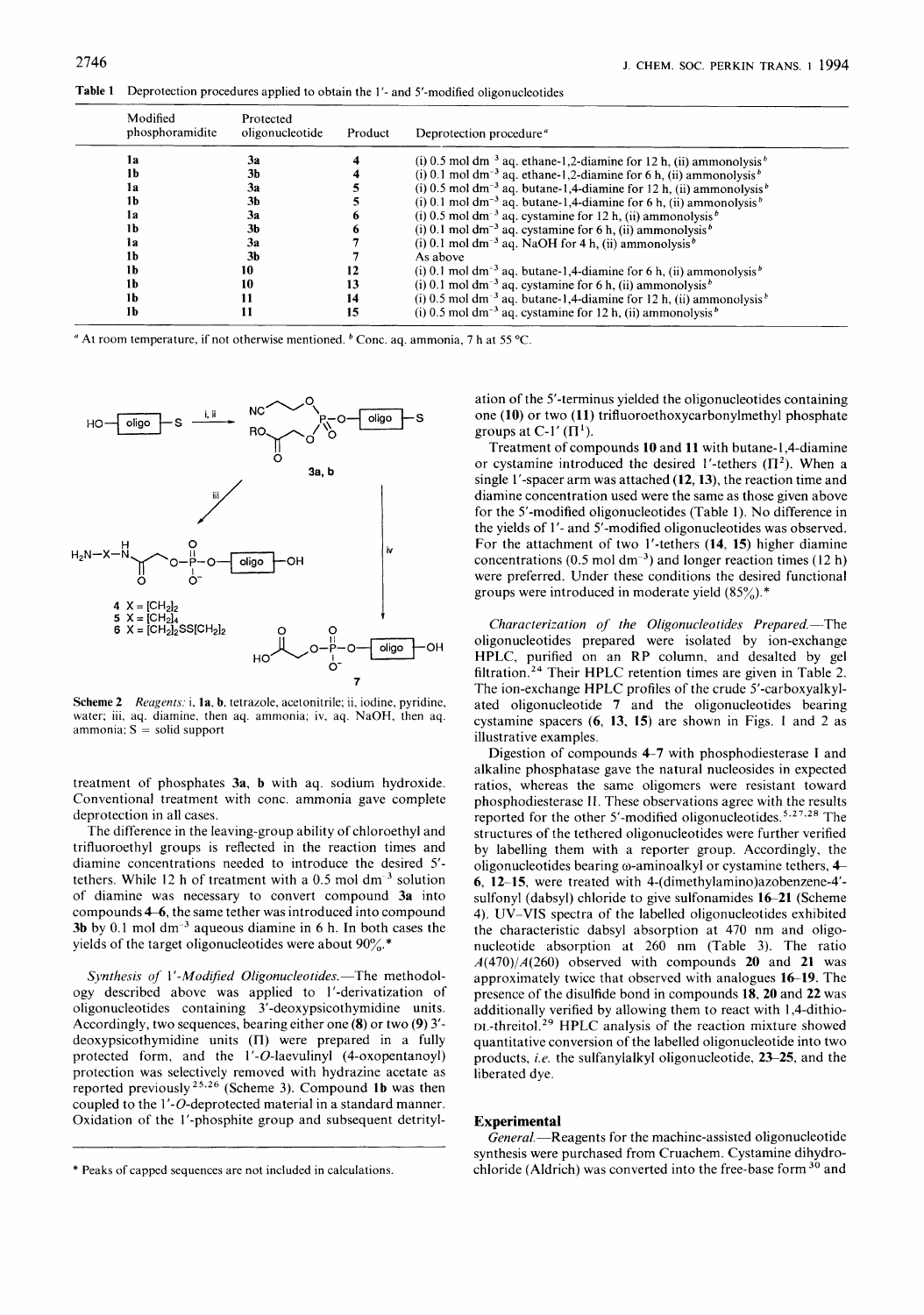

11 TCCGΠ<sup>1</sup>GGAGΠ<sup>1</sup>CGTG **12 TCCGTI<sup>2</sup>GGAGTCGTG**  $X = [CH_2]_4$ <br>**13 TCCGTI<sup>2</sup>GGAGTCGTG**  $X = [CH_2]_2$ **SS[CH**<sub>2</sub>]2 **13 TCCGIT<sup>2</sup>GGAGTCGTG**  $14$   $TCCGIT<sup>2</sup>GGAGIT<sup>2</sup>CGTG$   $X = [CH<sub>2</sub>]<sub>A</sub>$ 15 TCCGΠ<sup>2</sup>GGAGΠ<sup>2</sup>CGTG X = **[CH<sub>2</sub>]<sub>2</sub>SS[CH<sub>2</sub>]<sub>2</sub>** 

**Scheme 3** *Reugents:* i, hydrazine acetate; ii, **la, b,** tetrazole, acetonitrile; iii, iodine, pyridine, water; iv, aq. diamine, then aq. ammonia. Lv = laevulinyl (MeCOCH<sub>2</sub>CH<sub>2</sub>CO-)

**Table 2** HPLC retention times of the oligonucleotides prepared

| Column                                                                              | Retention time of oligonucleotide $(tn/min)$ |  |  |                                         |  |               |             |             |  |
|-------------------------------------------------------------------------------------|----------------------------------------------|--|--|-----------------------------------------|--|---------------|-------------|-------------|--|
| Ion exchange <sup>a</sup><br>Rev. phase $b$ 23.2 23.5 24.2 22.1 23.6 23.9 21.8 23.0 | $\sim$ 5                                     |  |  | 6 7 12<br>35.6 35.6 35.6 42.7 34.6 34.7 |  | $\mathbf{13}$ | -14<br>30.9 | -15<br>32.7 |  |

 $\degree$  System 2.  $\degree$  System 3. For structures, consult Schemes 2 and 3.

**Table** 3 Properties of the labelled oligonucleotides

~~~~ ~

| Compound | A(470)/A(260) | $t_{\rm P}$ /min <sup>a</sup> | $t_{\rm R}$ /min <sup>a,b</sup> |
|----------|---------------|-------------------------------|---------------------------------|
| 16       | 0.22          | 34.9                          |                                 |
| 17       | 0.22          | 39.5                          |                                 |
| 18       | 0.21          | 45.4                          | 24.5 23                         |
| 19       | 0.21          | 36.2                          |                                 |
| 20       | 0.21          | 40.8                          | 23.5 24                         |
| 21       | 0.37          | 53.8                          |                                 |
| 22       | 0.36          | 61.2                          | 23.0 25                         |

 $\alpha$  Reversed-phase column (System 3).  $\beta$  Retention time of the oligonucleotide after reduction with 1,4-dithio-DL-threitol. For structures, consult Scheme 4.

used without purification. 2-Cyanoethyl  $N, N, N', N'$ -tetraisopropylphosphorodiamidite was synthesized according to the published procedure.<sup>31</sup> NMR spectra were recorded on a JEOL **GX-400** spectrometer operating at 399.8 and 161.9 MHz for 'H and <sup>31</sup>P, respectively. SiMe<sub>4</sub> was used as internal (<sup>1</sup>H) and H3P0, as external **(3** 'P) reference. *J* Values are given in **Hz.** IR spectra were recorded for films on a Perkin-Elmer 1600 FT-IR spectrometer. M.p.s were measured on a Büchi 510 apparatus and are uncorrected.

*HPLC Techniques.* -- HPLC analyses were carried out as described previously in detail. **24** Chromatographic conditions



**Fig. 1** Ion-exchange HPLC profiles of crude oligonucleotides *6* and **7**  prepared with the aid of phosphoramidite **la** (gradient: System 1). The large peak at  $t_{\rm R} \sim 5$  min refers to non-nucleosidic material.



**Fig. 2** Ion-exchange HPLC profiles of crude oligonucleotides **13** and **15** prepared with the aid of phosphoramidite **lb** (gradient: System 2). The large peaks at  $t_R \sim 5$  min refer to non-nucleosidic material.

in the present work were: System 1: ion exchange (SynChropak AX-300,  $4.6 \times 250$  mm,  $6 \mu m$ ), flow rate 1 cm<sup>3</sup> min<sup>-1</sup>, buffer  $A = 0.05$  mol dm<sup>-3</sup> KH<sub>2</sub>PO<sub>4</sub> in 50% (v/v) aq. formamide, pH 5.60; buffer **B** = A + 0.6 mol dm<sup>-3</sup> (NH<sub>4</sub>)<sub>2</sub>SO<sub>4</sub>, pH 5.60; from 10 to **80%** B in **30** min. System 2: as above, but from 0 to 60% **B**  in 60 min. System **3:** reversed-phase (Nucleosil 300-5C18,  $4.0 \times 250$  mm, 5  $\mu$ m) flow rate 1 cm<sup>3</sup> min<sup>-1</sup>; buffer A = 0.05 mol dm<sup>-3</sup> NH<sub>4</sub>OAc; buffer B = A + 50% (v/v) MeCN; from 0 to  $70\%$  B in 70 min. System 4: as above, but  $A = 0.10$  mol dm<sup>-3</sup> triethylammonium acetate (TEAA), pH 6.2;  $B = A + 50\%$ MeCN, pH 6.2; from 0 to 70% B in 40 min. System 5: reversed-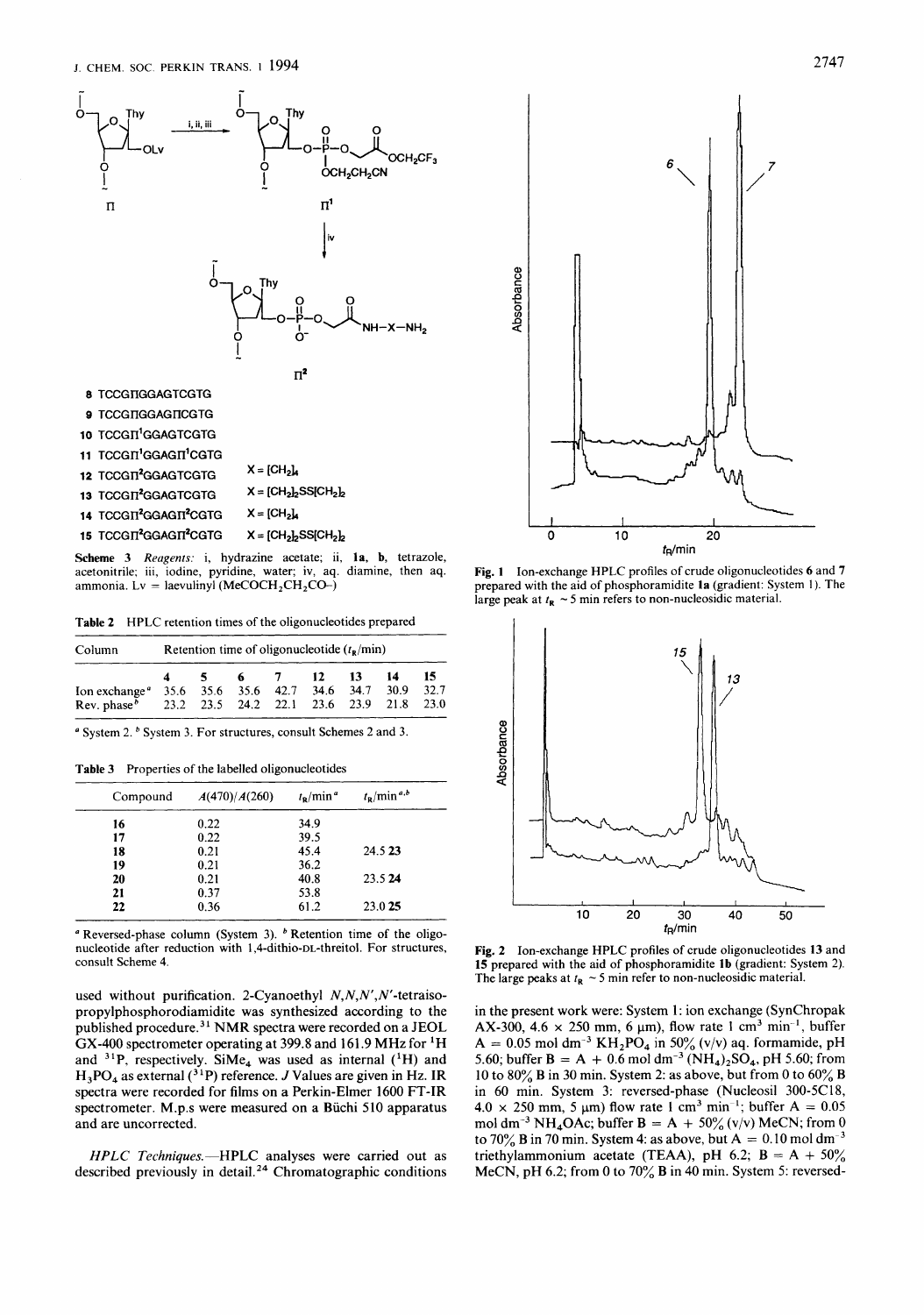

Scheme 4 Reagents: i, dabsyl chloride; ii, 1,4-dithio-DL-threitol

phase (Hypersil C-18;  $4.6 \times 240$  mm, 6  $\mu$ m) 0.05 mol dm<sup>-3</sup>  $NH<sub>4</sub>OAc + 2%$  MeCN, flow rate 1 cm<sup>3</sup> min<sup>-1</sup>.

2-Chloroethyl Glycolate  $2a$ . Thionyl dichloride (4.8 cm<sup>3</sup>, 66 mmol) was poured cautiously into 2-chloroethanol  $(25 \text{ cm}^3,$ 0.37 mol) after which glycolic acid (3.0 g, 39 mmol) was added, and the mixture was stirred overnight at ambient temperature. All volatile materials were evaporated off under reduced pressure. The residue was crystallized from a mixture of hexane and diethyl ether to give *compound* 2a  $(2.20 \text{ g}, 41\%)$  as a glittering powder, m.p.  $77 \text{ °C}$  (Found: C, 34.5; H, 5.0.  $C_4H_7ClO_3$ requires C, 34.7; H, 5.1%);  $v_{\text{max}}/\text{cm}^{-1}$  1743 (C=O) and 3436 (OH);  $\delta_H(CDCI_3)$  4.47 (2 H, t, *J* 5.9, CO<sub>2</sub>CH<sub>2</sub>), 4.24 (2 H, br s, HOCH<sub>2</sub>), 3.72 (2 H, t, *J* 5.9, CH<sub>2</sub>Cl) and 2.44 (1 H, br, OH).

2,2,2-Trifluoroethyl Glycolate 2b.-Thionyl dichloride (0.80  $cm<sup>3</sup>$ , 11.0 mmol) was mixed with 2,2,2-trifluoroethanol (25 cm<sup>3</sup>, 0.28 mol). Glycolic acid  $(0.55 g, 7.40 mmol)$  was added, and the mixture was stirred overnight at ambient temperature. All volatile materials were evaporated off under reduced pressure. The remaining solid was sublimed to give *compound* 2b  $(0.40 g,$ 34%) as hygroscopic needles, m.p. 42 "C (Found: C, 30.4; H, 3.1.  $C_4H_5F_3O_3$  requires C, 30.4; H, 3.2%);  $v_{\text{max}}/cm^{-1}$  1766 (C=O) and 3392 (OH);  $\delta_H(CDCl_3)$  4.58 (2 H, q,  $J_{H,F}$  8.3,  $CH_2CF_3$ ), 4.31 (2 H, d,  $J$  4.9,  $HOCH_2$ ) and 2.27 (1 H, br t,  $J$  4.9, OH).

Synthesis of Phosphoramidites la, b.-Predried chloroethyl glycolate 2a (2.0 mmol, 276 mg) or 2b (2.0 mmol, 316 mg) and 2-cyanoethyl **N,N,N',N'-tetraisopropylphosphorodiamidite (3.0** mmol, 904 mg) were dissolved in dry acetonitrile **(1** .O cm3). Tetrazole (4.5 cm<sup>3</sup>, 0.45 mol dm<sup>-3</sup> solution in acetonitrile) was

added and the reaction mixture was shaken for 30 min. The mixture was poured into  $5\%$  aq. NaHCO<sub>3</sub> (100 cm<sup>3</sup>), and extracted with methylene dichloride ( $2 \times 50$  cm<sup>3</sup>), and the extract was dried over  $Na<sub>2</sub>SO<sub>4</sub>$  and concentrated to an oil. Cold hexane  $(-80 °C)$  was added to the residue, and the mixture was shaken vigorously. After decantation of the hexane layer, the phosphoramidites la, b were obtained as oils. For compound **la**,  $\delta_{\rm P}({\rm CDCl_3})$  150.8; for **lb**,  $\delta_{\rm P}({\rm CDCl_3})$  151.3.

Determination of Coupling Efficiency.-The modified phosphoramidite  $1a$ , **b** (0.1 mol dm<sup>-3</sup> in acetonitrile) was coupled (20 s) to the thymidine-derivatized solid support on an Applied Biosystems 392 DNA Synthesizer (ABI). After oxidation with iodine the solid-support-bound material was treated with conc. aq. ammonia for 4 h at room temperature. The reaction mixture was concentrated, and the product distribution was determined by HPLC (System 5). The coupling yield was calculated from the ratio of the integral areas of thymidine and thymidine-5' carbamoylmethyl phosphate ( $\sim$ 97%). The extinction coefficient of the 5'-derivative was assumed to be the same as for thymidine.

Preparation *of 5'-Carboxymethylphosphate-deriuatized* Oligonucleotide 7.-The protected oligonucleotide d(TCCGTG-GAGTCGTG) was synthesized on a  $0.20 \mu$  mol scale on the ABI instrument using phosphoramidite chemistry and recommended protocols. The modified phosphoramidite la, b was attached to its 5'-end at the last coupling step. After the chain assembly was complete, the oligonucleotide 3a, b was treated with aq. NaOH  $(0.1 \text{ mol dm}^{-3})$ ; 200 mm<sup>3</sup>) for 4 h at room temperature. The solution was diluted with conc. aq. ammonia  $(2 \text{ cm}^3)$  and kept for 7 h at 55 °C before being concentrated to half volume and the pH adjusted to 7 with acetic acid. After evaporation to dryness, the product was purified on HPLC (Systems 1 and 3) and desalted by gel filtration.<sup>24</sup>

Introduction *of* the Alkylamine and Cystamine Spacer Arms to the 1'- and 5'-Position *of* Oligonucleotides.-Synthesis of compounds 3a, **b** is described above. Oligonucleotides bearing psicothymidine units in their structure were prepared, and their  $1'$ - $O$ -protecting groups were cleaved as described previously.<sup>25,26</sup> Coupling of compound 1b to the 1'-O-deprotected material was done by using standard protocols to give products 10 and 11. Introduction of the spacer arms was performed by keeping esters  $3a$ , **b** or 10, 11 in aq. diamine (*i.e.*, ethane-1,2diamine, butane-1,4-diamine or cystamine; 200 mm<sup>3</sup>) for an appropriate time period (for reaction times and concentrations, see Table l), after which the mixture was ammonolysed as described above. When the deprotection was complete, the solution was concentrated under reduced pressure. The excess of ethane-1,2-diamine was removable by co-evaporations with water, and butane-1,4-diamine and cystamine were neutralized with acetic acid. Purification was performed by HPLC [System 1 (4–6), 2 (12–15) and 3]. Salts were removed by gel filtration.<sup>24</sup>

Labelling of Amino Groups with Dabsyl Chloride.---Oligonucleotides with  $\omega$ -amino spacer arms, 4-6, 12-15, were allowed to react with **4-(dimethylamino)azobenzene-4'-sulfonyl** (dabsyl) chloride by using a modification of a published procedure.<sup>32</sup> Accordingly, the oligonucleotide (0.5-1.0 absorbance units) was converted into the triethylammonium salt by passing it through an RP-column using a mixture of TEAA-MeCN as eluent (System 4). The solvent was evaporated off and the remaining material was dissolved in a NaHCO<sub>3</sub>/Na<sub>2</sub>CO<sub>3</sub> buffer (50 mm<sup>3</sup>; 0.10 mol dm<sup>-3</sup>; pH 10.3). Dabsyl chloride [0.5 mg in 50 mm<sup>3</sup> of freshly distilled *N,N*-dimethylformamide (DMF)] was added, and the reaction mixture was kept for 1 h (4-6,12,13) or **6** h (14, **15)** at ambient temperature. The reaction was quenched with